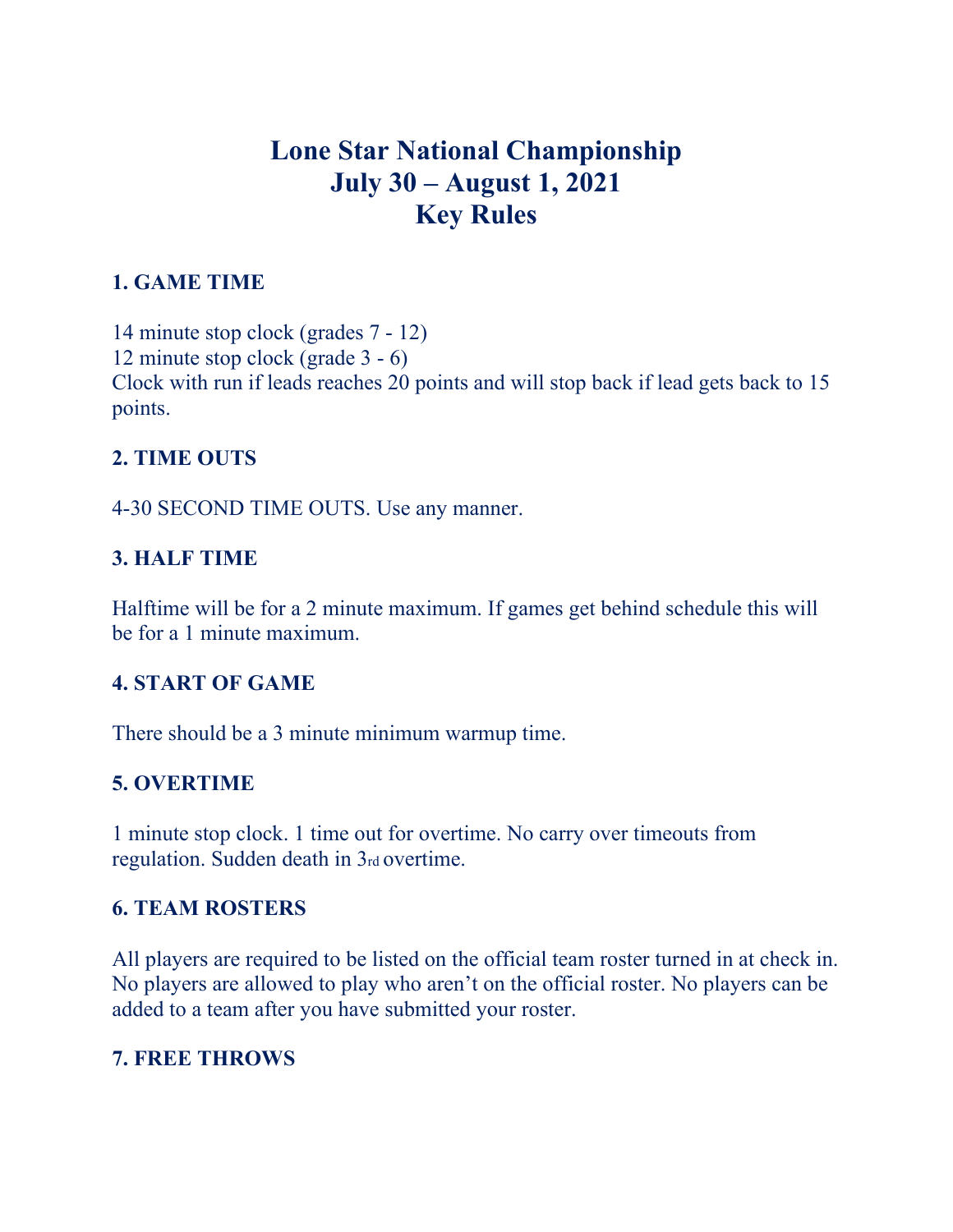#### 1 & 1 on the 10th team foul.

# **8. SCORE KEEPER/CLOCK OPERATOR**

Each team is provided a tournament pass for them to provide a clock operator or scorekeeper.

#### **9. BALL SIZE**

Boys up to grade 6 will use the 28.5" ball. Tournament organizer will not provide game ball or balls to warmup.

## 10. **GAME TIME ADJUSTMENTS**

Tournament Director reserves the right to adjust tournament game times to maintain schedule as required.

# **11. GRADE DIVISIONS**

Divisions are determined by the players grade as of the 2020-2021 school year. Coaches must keep copies of players' report card for player verification. Birth certificates can be used as a last resort as long as it falls with the tournament governing rules. Even if a player is grade eligible, no player can play in a division where the player is 2 years older than the appropriate age for that division.

# **12. PLAYER PROTEST**

Any player protest must be accompanied with a \$75 per player protest fee. Detailed information including player number and name MUST be provided. No protest will be heard regarding an entire team. Tournament Director or tournament staff decision is final. All protest are required to be done prior to the start of an event.

# **13. ON COURT CONDUCT**

If a player is ejected from a tournament game they are ineligible for their next team's game. If a coach is ejected from a game by the officials, the coach must immediately leave the playing area. If a coach complies with the officials and tournament staff promptly, the coach will be allowed to coach the next game.